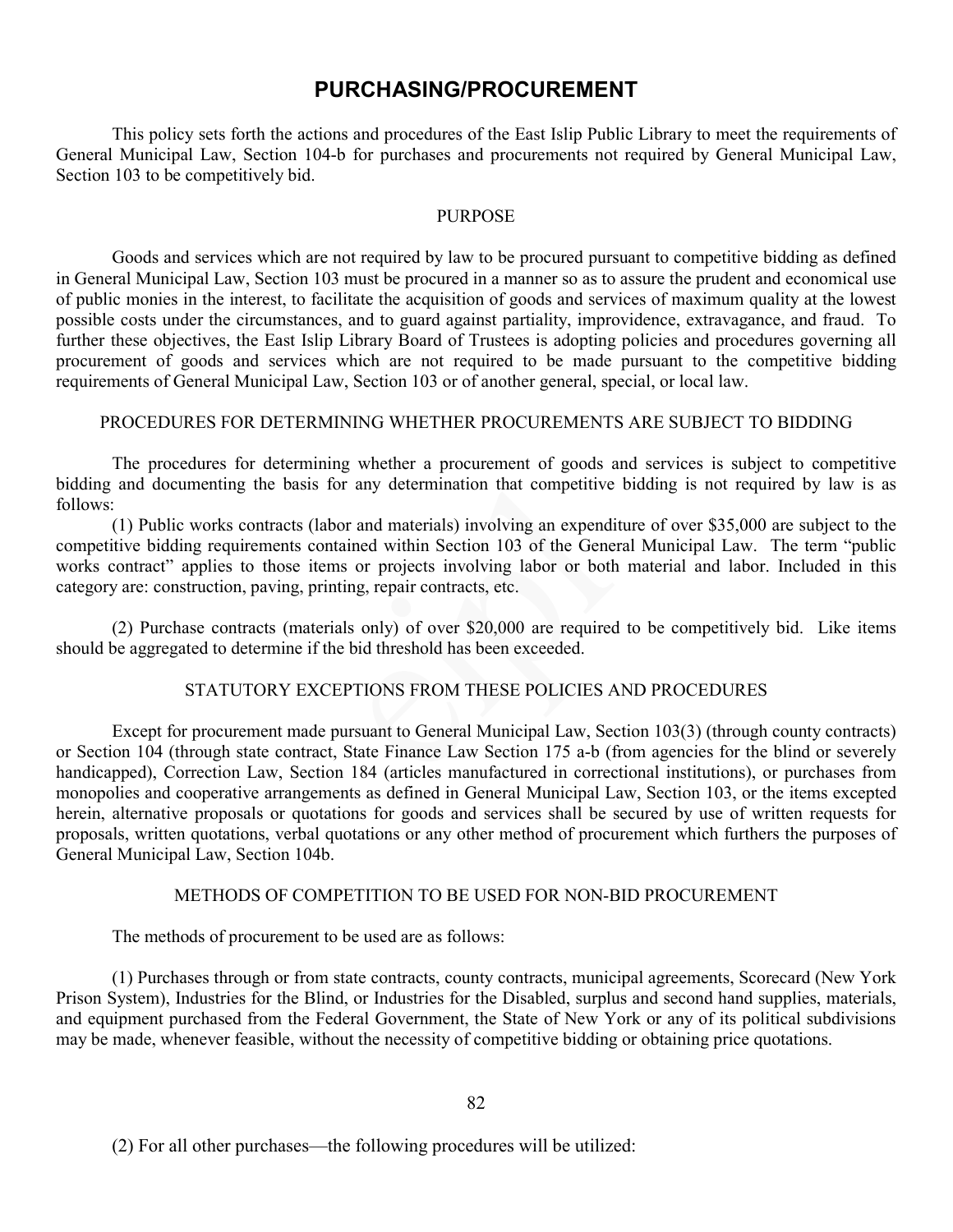(a) *For purchases under \$5,000* when a purchase as per paragraph (1) above is not feasible, no quotations shall be required.

(b) *For purchases between \$5,000 and \$6,000.* When a purchase as per paragraph (1) is not feasible, a minimum of three (3) verbal quotations must be solicited for each such purchase and documentation attached to the purchase requisition when it is submitted to the Library Director for approval.

(c) For *purchases greater than \$6,000.* When a purchase cannot be made as per paragraph one (1), a minimum of three (3) written quotations shall be solicited.

(d) *Emergency purchases:* When the need for the procurement of goods or services arises out of an unforeseen occurrence of condition, as defined in General Municipal Law, Section 103(4) whereby circumstances affecting public buildings, public property, the life, health, safety or property of the inhabitants of the East Islip Public Library District are involved, the East Islip Public Library Board of Trustees shall pass a resolution declaring an emergency prior to the purchase, if feasible. Thereafter, the Board may make emergency purchases seeking competition by informal solicitation to the extent possible.

### QUOTATIONS

Documentation of actions taken in connection with each such method of procurement is required as follows:

Verbal quotations shall be written on a form provided by the Library Director.

Both written and verbal quotations shall provide the following information:

-The name, address, and telephone number of the vendor.

-The name of the contact person at the vendor.

-The item(s) to be purchased, specifying the quantity, brand names, and model number.

-The unit price of each item, the extended price, and the total price of the order.

-Requested delivery date.

A memorandum should be filed by the Library Director explaining how an emergency purchase meets the established criteria. A copy of the memorandum should be attached to the purchase order file copy.

#### BIDDING AWARDS TO OTHER THAN LOWEST RESPONSIBLE DOLLAR OFFERER

Awards will be made to the lowest responsible dollar offerer, as will best promote public interest, taking into consideration the reliability of the offerer, the quality of the materials, equipment, or supplies to be furnished, their conformity with the specifications, the purposes for which required, and the terms of delivery.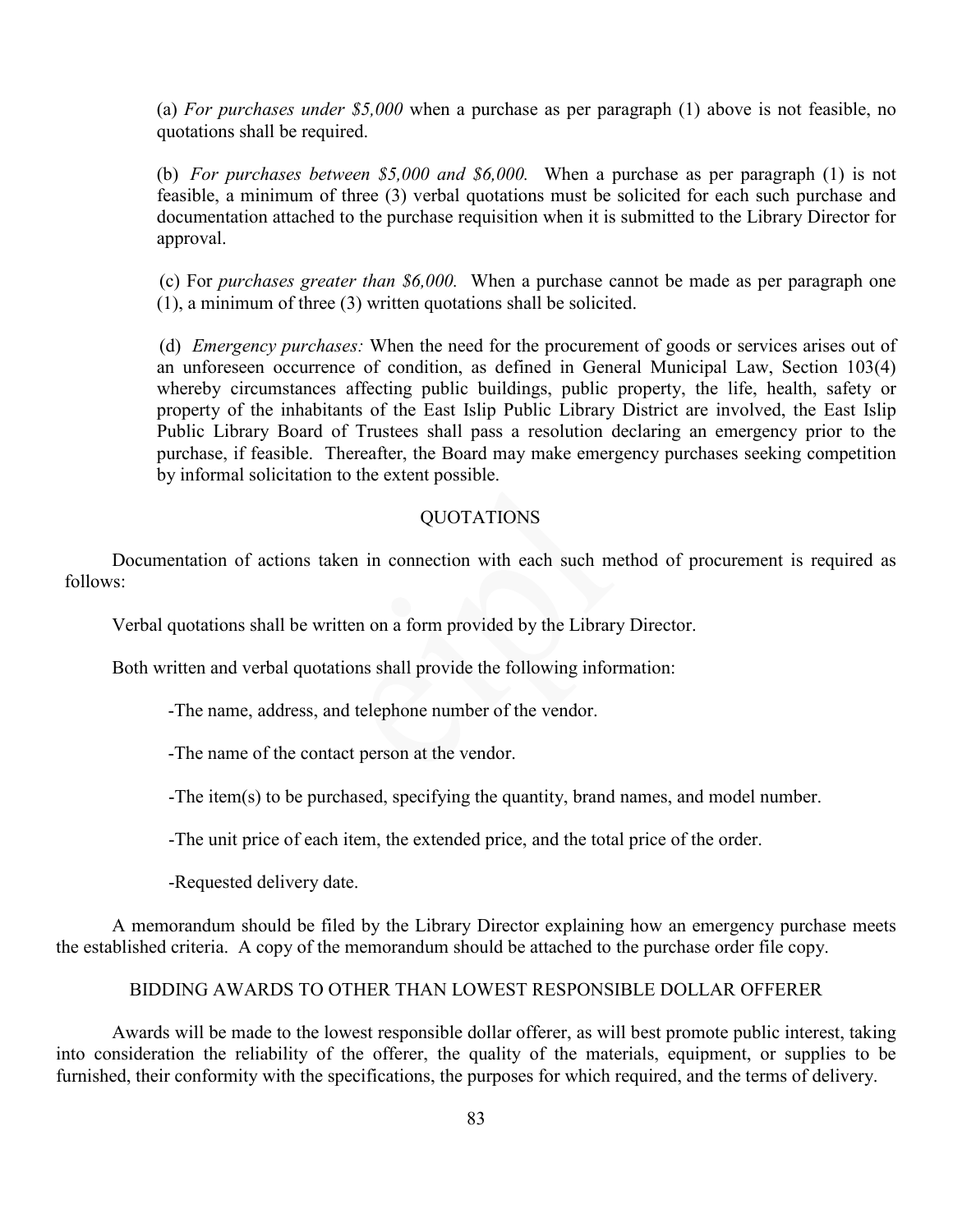Whenever any contract is awarded to other than the lowest responsible dollar offerer, the reasons such an award furthers the purpose of General Municipal Law, Section 104-b, as set forth herein above shall be provided by the Library Director in a memorandum attached to the purchase order file copy.

# ITEMS EXCEPTED FROM POLICIES AND PROCEDURES BY LIBRARY BOARD

The East Islip Public Library Board of Trustees, in accordance with the exceptions noted in Municipal Law Section 103, and referenced below, has determined that competitive bidding will not be in the best interest of the library.

*Professional Services Contracts*. The determination of whether the professional service exception is applicable for given situations must be made on a case by case basis, examining the particular services to be acquired. Generally professional services involve specialized expertise, use of professional judgment, or a degree of creativity. Professional service contracts involve a relationship of personal trust and confidence. Among the services which meet the exception are those of an engineer, architect, accountant, auditor, and attorney.

*Insurance.* Insurance coverage for property, benefits, and liability is not subject to competitive bidding requirements. *Second-Hand Equipment from Governments*. The purchase of surplus and secondhand supplies, materials or equipment from the federal or state government or from any other political subdivision or public benefit corporation, is an exception to the competitive bidding requirements. Purchases of used or surplus goods from any other sources are not covered by this exception.

The Board may alternatively determine that it is in the best interest of the library to solicit proposals or quotations for these items.

# PROCEDURES FOR PAYMENT OF INVOICES

The authorization to pay invoices may be made prior to the date of the next ensuing Board meeting, provided the Board appointed Treasurer and Library Director have reviewed and approved, in writing, the payment thereof; and that the Board of Trustees review and approve all such payments at their next regularly scheduled Board meeting.

# ANNUAL REVIEW

The East Islip Public Library Board of Trustees shall solicit comments from the individuals involved in the purchasing/procurement process. The Board shall annually review these policies and procedures prior to the annual readopting of the purchasing policies. The Library Director shall be responsible for conducting an annual review of the purchasing/procurement policy and evaluate the internal control structure established to ensure compliance with the policy.

# UNINTENTIAL FAILURE TO COMPLY

The unintentional failure to comply with the provisions of this General Municipal Law Section 104-b, shall not be grounds to void action taken or give rise to a cause of action against East Islip Public Library or any officer or employee thereof.

> East Islip Public Library April 1997 Revised January 2007 Revised October 2013 Revised June 3, 2021